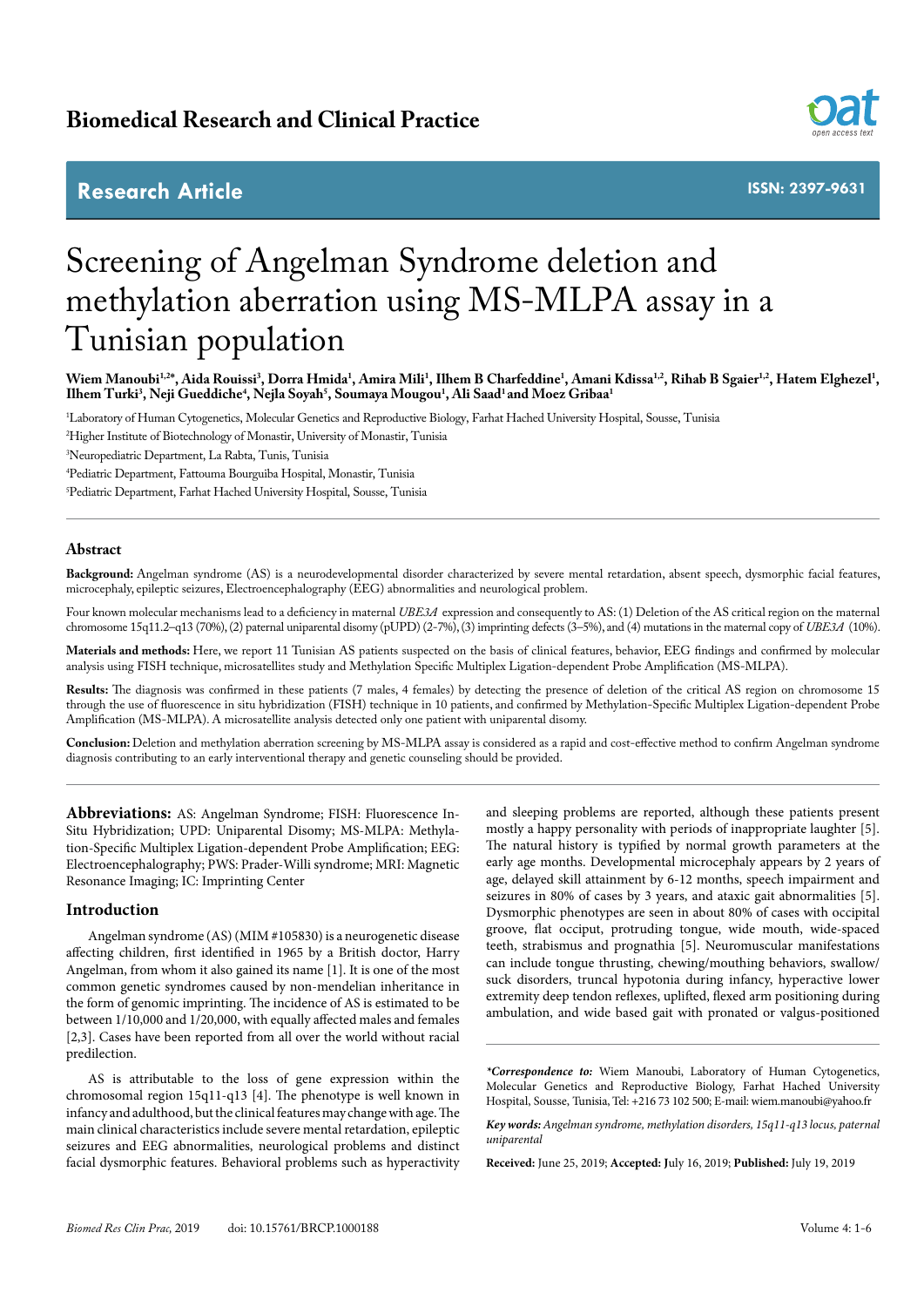ankles [5]. Abnormal sleep-wake cycles, heat intolerance, abnormal food related behaviors can also be seen [5]. The EEG is usually more abnormal than clinically expected, but it can also be normal in individuals with genetically proven AS [1].

Angelman syndrome is primarily due to maternal copy gene expression, lack of ubiquitin-protein ligase E3A (*UBE3A*) in fetal brain and adult frontal cortex. This can occur by maternal deletion of 15q11- 13locus (68%), mutation in *UBE3A*gene (11%), paternal uniparental disomy (UPD) (7%), and imprinting center (IC) abnormalities (3%) [6]. However, 10% of AS patients have non diagnostic molecular findings [5].

There are a number of techniques that can confirm a diagnosis of AS. The detection of abnormal parent-specific methylation within the AS critical region has been reported in approximately 80% of individuals with AS [5]. The more commonly used methylation assessment techniques include Methylation Specific Multiplex Ligation-dependent Probe Amplification (MS-MLPA) and Southern blot analysis. The latter has greatly decreased out of favor due to the need for large amounts of high molecular weight DNA and the time and technical commitments required.MS-MLPA has the ability to determine aberrant methylation status and/or a deletion of the SNRPN locus. In the event of aberrant methylation but a normal diploid complement of the SNRPN locus, the haplotype studies are undertaken to discriminate between UPD and an imprinting defect especially of the imprinting center.

The purpose of this study was to evaluate the performance of MS-MLPA assay in a cohort of 11 Tunisian patients with definite diagnosis of AS, confirmed by Fluorescent in situ hybridization (FISH) or haplotype study; in order to assess concordance as well as the advantages and disadvantages of these laboratory techniques.

#### **Materials and methods**

### **Patients**

Eleven suspected patients by AS (7 males and 4 females) with average of 3.68), were referred to the Laboratory of Human Cytogenetic, Molecular Genetics and Reproductive Biology of Farhat Hached University Hospital, over a period of 11 years (2006 and 2017).

Patients were characterized with severe mental retardation, speech impairment, epileptic seizures or abnormal EEG findings and dysmorphic facial features (Table 1).

Consanguinity was documented in 4 families. patients belonging to 7 unrelated families were investigated as well and are originated from different regions of Tunisia. Consanguineous families were unrelated and originated from different regions of the country.

This study was approved by local ethics committees and performed with the patients and their families informed consent.

#### **Conventional cytogenetic analysis**

Chromosomal analysis was performed according to standard procedures for the patients and their parents. Briefly, peripheral blood lymphocytes were cultured in RPMI 1640 medium (Gibco<sup>\*</sup>, Grand Island, NY, USA) enriched with 20% fetal calf serum, L-glutamine, antibiotics (penicillin and streptomycin) and phytohemagglutinin. The cells were cultured for 72 hours in a 37°C incubator with 5%  $CO<sub>2</sub>$ . Culture was stopped using colcemid solution (0.05  $\mu$ g/mL) for 45 minutes. After harvesting, the cells were exposed to hypotonic solution (0.075 mol/L KCl) and fixed with methanol/acetic acid (3:1). The slides were prepared and stained using R-banding. A minimum of 20 metaphases were analyzed from each sample using the Applied imaging CytoVision Karyotyping System<sup>\*</sup>. Karyotypes were assigned according to the recommendation of the International System of Human Cytogenetic Nomenclature (ISCN) 2005 [6,7].

#### **Fluorescent in situ hybridization (FISH)**

Analysis by fluorescence in situ hybridization (FISH) with probes D15Z1/SNRPN/PML [Vysis', Downers Grove, IL] was performed according to supplier protocol. In all cases, we studied at least 10 metaphases and 50 interphases nuclei where we clearly identified hybridization to a control probes; D15Z1 at the centromeric region (spectrum green), and PML at 15q22-24 (spectrum orange) which can detect all possible translocations.

Ten microliters of probe were applied to metaphase slides and codenaturized for 7 min at 75°C. After overnight hybridization at 37°C and washing, chromosomes were counterstained with 4,6 diamino-2-phenylindole (DAPI) and observed using an Axioskop Zeiss<sup>®</sup> fluorescentmicroscope and the images were captured with a CCD camera (Cytovision, AppliedImaging<sup>®</sup>).

#### **MS-MLPA**

We performed SALSA MLPA probemix kit P245-A2 (MRC-Holland, Amsterdam, Netherlands) that included probes targeting *SNRPN* and *UBE3A* genes, according to the method described and manufacturer's recommendations [8]. This kit contains four probes located in the critical region of the PWS/AS and two control probes located at 15q24.1. Normalization was performed and the peak heights were compared to a synthetic control. Only when the peak was below 0.75 deletion was considered. For the analysis of fragments, we used ABI PRISM'310 Genetic Analyzer (Applied Biosystem), with ROX-500 as the internal size standard. Data interpretations were performed using Coffalyser (MRC-Holland) software.

#### **Genotyping of polymorphic markers**

PCR was carried out using the standard method with polymorphic markers located in the 15q11q13 region to verify paternal uniparental disomy. Eleven microsatellites markers were used (from centromere to telomere): D15S11, D15S646, D15S128, D15S1506, D15S122, D15S210, D15S986, D15S97, GABRB3, D15S966, D15S642 [9-10-11]. Eight of them (D15S11, D15S646, D15S128, D15S1506, D15S122, D15S210, D15S986 and GABRB3) were located within the critical region. PCR products were separated by capillary electrophoresis for 30 min on an ABI PRISM'310 Genetic Analyzer (Applied Biosystem) at 15 kV using a 36 cm capillary and POP4 polymer.

# **Results**

# **Clinical characteristics**

Gender, age at diagnosis, main clinical features, cytogenetics and molecular analysis results of our patients are shown in table 1.

All patients showed severe speech deficit or absent speech, severe developmental delay, movement and behavioral abnormalities. Nine of them (81.81%) could sit without support, 2 (18.1%) could walk with support, and 9 could not walk. Eight of them (72.7%) had absence of speech, and 3 (27.2%) were able to speak a few meaningful words.

Dysmorphic facial features like occipital groove, protruding tongue, wide spaced teeth, prognathism were the most associated to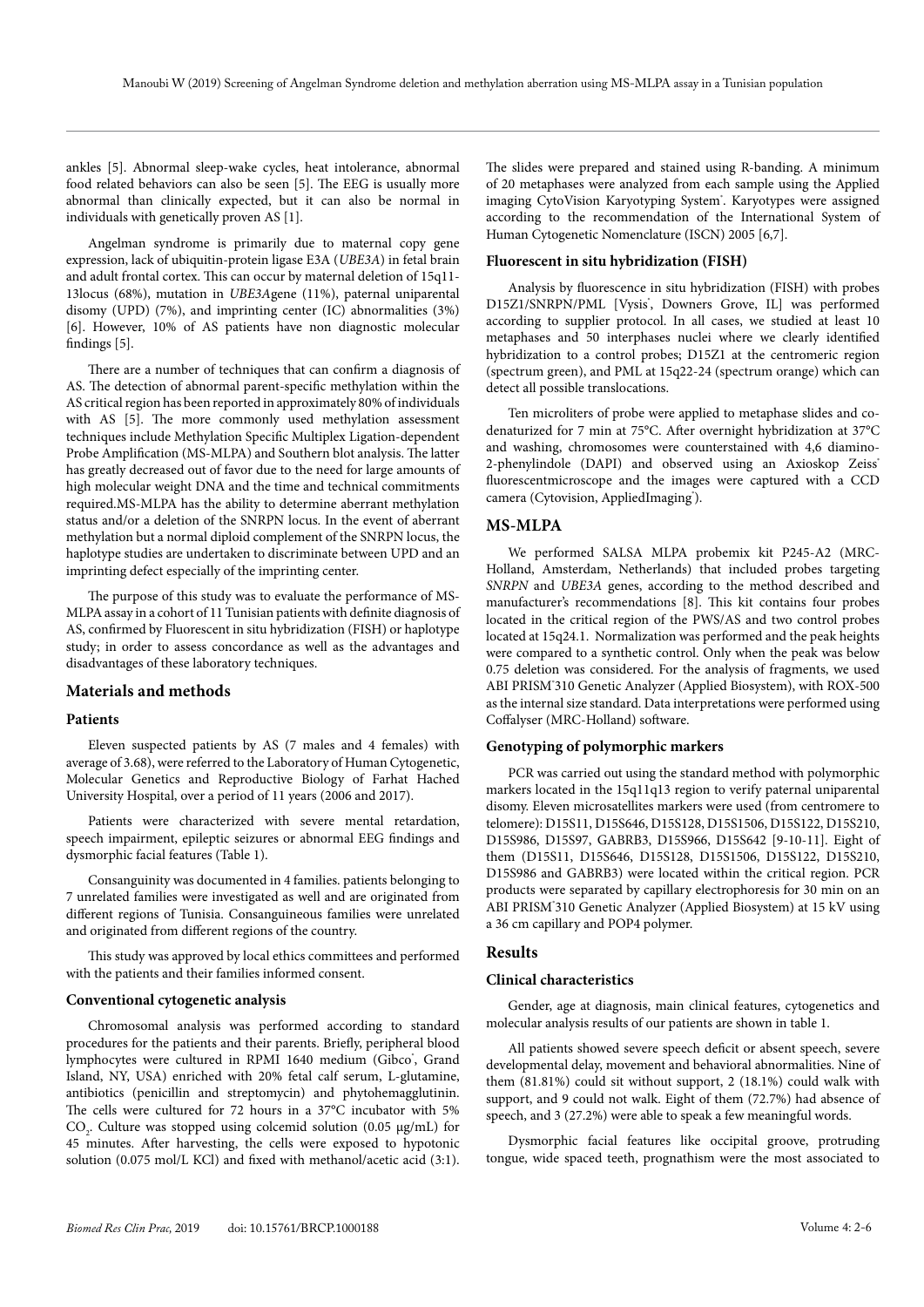our patients (Table 2). Ataxic gait was always present. All patients had seizures and were on antiepileptic therapy. Seizures were completely controlled in 3 patients, and partially in 8 (Table 2).

Cranial MRI was performed in all the patients. Eight of them, were normal however 3 patients showed minimal cerebral atrophy (Table 2). Metabolic screening tests revealed normal results in all patients.

#### **Chromosomal analysis and FISH**

**Table 1**. Clinical and genetic features of 11 AS Tunisian patients

Peripheral blood karyotypes of all the patients showed a normal chromosome complement: 46,XX or 46,XY according to gender (7 males and 4 females). Similarly, cytogenetic analysis of all the parents were normal, ruling out the presence of chromosomal rearrangement involving chromosome15.

FISH analysis in peripheral blood lymphocytes with specific probes (D15Z1/SNRPN/PML) revealed the presence of a deletion in the 15q11.2-q13 region in 10 patients (7 males and 3 females) (Table 1). The study of lymphocytes from their parents revealed a normal hybridization pattern and did not detect any deletion or rearrangement affecting chromosome, confirming the de novo 15q11.2-q13 deletion.

#### **Microsatellite analysis**

Only one patient no deleted-on FISH (patient N°8, Table 1) showed an inheritance of two paternal 15 chromosomes and no maternal chromosome 15 after the microsatellite analysis (Figure 1). The segregation analysis of the markers showed a homozygosity at all the locus on chromosome 15. He is classified as having paternal isodisomy.

| Case<br>$n^{\circ}$ | Gender | Age at diagnosis<br>(vear) | Head<br>Circumference           | Weight at<br>diagnostic $(Kg)$ | <b>Unsupported</b><br>sitting | Walking  | <b>Speech</b><br>(single words) | <b>FISH/MS-MLPA</b><br>results |
|---------------------|--------|----------------------------|---------------------------------|--------------------------------|-------------------------------|----------|---------------------------------|--------------------------------|
|                     | M      |                            | $47cm (-4SD)$                   | 23                             | 3Y                            | 4Y       | None                            | $15q11.q13$ deletion           |
|                     | M      | 2.6                        | 49 cm                           | 14                             | 1Y                            | instable | None                            | $15q11.q13$ deletion           |
|                     | M      | 5                          | $47cm (-2 SD)$                  | 15                             | 18 months                     | instable | None                            | $15q11.q13$ deletion           |
|                     | M      | 1.8                        | 47cm                            |                                | no                            | no       | 4.5 Y                           | $15q11.q13$ deletion           |
|                     | F      | 6                          | $46cm (-2 SD)$                  | 20                             | 1Y 2 months                   | 5Y       | 4.5 Y                           | 15q11.q13 deletion             |
| 6                   | M      | 6                          | 50.5cm $(+0.6$ SD)              | 23                             | 4Y                            | no       | 2 Y                             | 15q11.q13 deletion             |
|                     | F      | 2.8                        | $45cm (-3.38 SD)$               | 12                             | no                            | no       | None                            | 15q11.q13 deletion             |
|                     | F      | 3                          | $46 \text{ cm} (-3 \text{ SD})$ | 13                             | 6 months                      | no       | None                            | <b>UPD</b>                     |
|                     | M      | $\mathbf{3}$               | $47.5cm(-2 SD)$                 | 15                             | 7 months                      | no       | None                            | $15q11.q13$ deletion           |
| 10                  | F      | 3                          | $47 \text{ cm}$                 | 14                             | 1Y                            | 3Y       | None                            | 15q11.q13 deletion             |
| 11                  | M      |                            | $46 \text{ cm}$                 | 13.5                           | 1Y                            | no       | None                            | 15q11.q13 deletion             |

M, male; F, female; Y: Year; SD: standard deviation; FISH: Fluorescence In Situ Hybridization; MS-MLPA: Methylation Specific-Multiplex Ligation -dependent Probe Amplification.

| D15S11       | 258 | 258 |    |     |     |     |    | 258 | 258 |
|--------------|-----|-----|----|-----|-----|-----|----|-----|-----|
| D15S646      | 261 | 258 |    |     |     |     |    | 261 | 271 |
| D15S128      | 221 | 227 | I1 |     |     |     | I2 | 221 | 223 |
| <b>SNRPN</b> |     |     |    |     |     |     |    |     |     |
| D15S1506     | 165 | 161 |    |     |     |     |    | 161 | 165 |
| UBE3A        |     |     |    |     |     |     |    |     |     |
| D15S122      | 161 | 173 |    |     |     |     |    | 166 | 168 |
| D15S210      | 148 | 146 |    |     |     |     |    | 148 | 150 |
|              | 203 | 209 |    |     |     |     |    | 205 | 209 |
| D15S986      |     |     |    |     |     |     |    | 177 | 177 |
| D15S97       | 187 | 179 |    |     |     |     |    | 190 | 178 |
| GABRB3       | 188 | 190 |    |     |     |     |    | 268 | 272 |
| D15S966      | 254 | 268 |    |     |     |     |    | 226 | 230 |
| D15S642      | 230 | 226 |    |     |     |     |    |     |     |
|              |     |     |    |     |     |     |    |     |     |
| D15S11       |     |     |    | 258 | 258 |     |    |     |     |
|              |     |     |    | 258 | 258 |     |    |     |     |
| D15S146      |     |     |    |     |     |     |    |     |     |
| D15S128      |     |     |    | 227 | 227 | II1 |    |     |     |
| <b>SNRPN</b> |     |     |    |     |     |     |    |     |     |
| D15S1506     |     |     |    | 161 | 161 |     |    |     |     |
| UBE3A        |     |     |    |     |     |     |    |     |     |
| D15S122      |     |     |    | 173 | 173 |     |    |     |     |
| D15S210      |     |     |    | 146 | 146 |     |    |     |     |
| D15S986      |     |     |    | 209 | 209 |     |    |     |     |
| D15S97       |     |     |    | 179 | 179 |     |    |     |     |
| GABRB3       |     |     |    | 190 | 190 |     |    |     |     |
| D15S966      |     |     |    | 268 | 268 |     |    |     |     |
| D15S642      |     |     |    | 226 | 226 |     |    |     |     |
|              |     |     |    |     |     |     |    |     |     |

**Figure 1.** Microsatellites analysis and pedigree of the family with UPD patient. Microsatellites analysis of patient (II1) chromosome 15 fragments (D15S11, D15S646, D15S128, D15S1506, D15S122, D15S210, D15S986, D15S97, GABRB3, D15S966, D15S642, D15S11, D15S646, D15S128, D15S1506, D15S122, D15S210, D15S986) indicated that patient (II1) had inherited the same copies of 15 chromosomes from her father and no maternal chromosome 15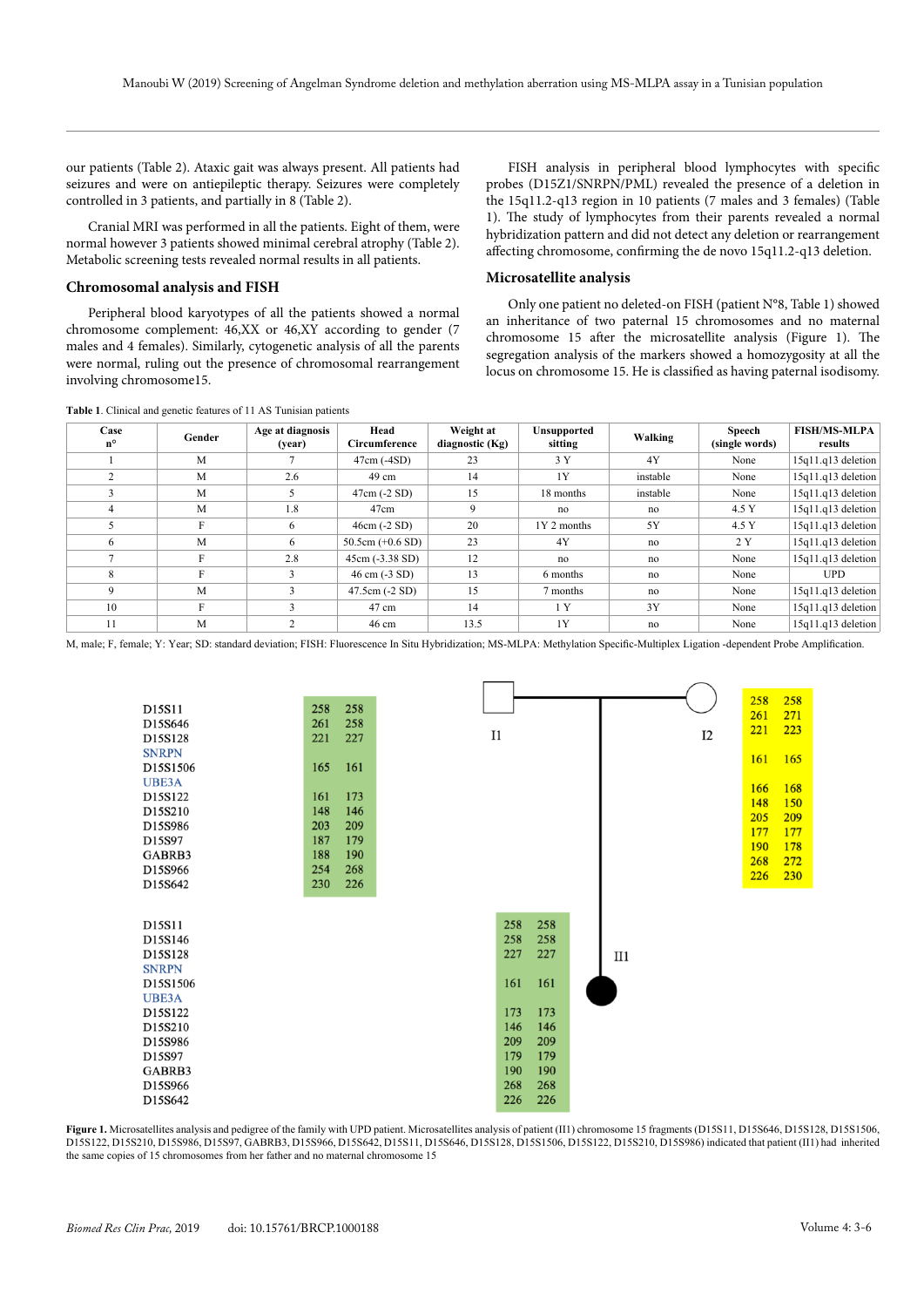**Table 2.** Clinical features comparison between our 11 AS Tunisian patients and different AS patients with UPD/15q11q13 deletion reported in literature. **Abbreviations:** M: Male, F: Female, ND: Not Determined.

|                                            | This study             |                        | <b>Different studies</b>                                                    |                                                                                         |                                                                                               |                                                                                         |  |  |  |
|--------------------------------------------|------------------------|------------------------|-----------------------------------------------------------------------------|-----------------------------------------------------------------------------------------|-----------------------------------------------------------------------------------------------|-----------------------------------------------------------------------------------------|--|--|--|
| <b>Analyzed parameters</b><br>at diagnosis | Deletion (10 patients) | <b>UPD</b> (1 patient) | Values for 13 AS<br>patients<br>reported by Tan et al<br>$\lceil 28 \rceil$ | <b>Values of one AS</b><br>patient with<br><b>UPD</b> reported by<br>Horvath et al [29] | <b>Values of AS patients</b><br>with<br>deletion reported by<br>Varela Monica et al<br>$[27]$ | <b>Values of one AS</b><br>patient with<br><b>UPD</b> reported by<br>Freeman et al [20] |  |  |  |
| Age (months) at diagnosis                  |                        |                        |                                                                             |                                                                                         |                                                                                               |                                                                                         |  |  |  |
| $0 - 24$                                   | 3                      |                        | $\mathbf{0}$                                                                | $\mathbf{1}$                                                                            | ND                                                                                            | $\mathbf{1}$                                                                            |  |  |  |
| $25 - 36$                                  | 3                      | $\mathbf{1}$           | 5                                                                           | $\blacksquare$                                                                          | ND                                                                                            | ÷.                                                                                      |  |  |  |
| $37 - 60$                                  | 3                      |                        | 8                                                                           | ÷.                                                                                      | ND                                                                                            | ÷.                                                                                      |  |  |  |
| 61-96                                      | $\mathbf{1}$           |                        | $\Omega$                                                                    | $\blacksquare$                                                                          | ND                                                                                            | ÷                                                                                       |  |  |  |
| Gender                                     | 7M/3F                  | F                      | 8M/5F                                                                       | M                                                                                       | 29M/20F                                                                                       | M                                                                                       |  |  |  |
| Maternal age (Range)                       | 34                     | 43                     | <b>ND</b>                                                                   | <b>ND</b>                                                                               | 27                                                                                            | 31                                                                                      |  |  |  |
| Paternal age (years)                       | 38                     | 49                     | <b>ND</b>                                                                   | <b>ND</b>                                                                               | 32                                                                                            | <b>ND</b>                                                                               |  |  |  |
| Birth weight (average-g)                   | 3135                   | 2500                   | 2140                                                                        | 3260                                                                                    | 2981                                                                                          | 4100                                                                                    |  |  |  |
| Hypotonia                                  | 7/10(70%)              | $+$                    | 0/13(0%)                                                                    | $+$                                                                                     | 33/45 (73.33%)                                                                                | $+$                                                                                     |  |  |  |
| Neck support                               | 8/10(80%)              | $+$                    | <b>ND</b>                                                                   | $^{+}$                                                                                  | 7/12                                                                                          | $+$                                                                                     |  |  |  |
| Sitting without support                    | 8/10(80%)              | $+$                    | N <sub>D</sub>                                                              | $+$                                                                                     | N <sub>D</sub>                                                                                | $+$                                                                                     |  |  |  |
| Absent speech                              | $10/10(100\%)$         | ä,                     | 13/13 (100%)                                                                | $+$                                                                                     | 43/47 (91.5%)                                                                                 | $+$                                                                                     |  |  |  |
| Developmental delay                        | $10/10(100\%)$         | $+$                    | 12/13(92%)                                                                  | $+$                                                                                     | 49/49 (100%)                                                                                  | $+$                                                                                     |  |  |  |
| Severe mental retardation                  | $10/10(100\%)$         | $\! +$                 | 12/13(92%)                                                                  | $+$                                                                                     | 49/49 (100%)                                                                                  | $+$                                                                                     |  |  |  |
| Microcephaly                               | 8/10(80%)              | $\! +$                 | 8/13(62%)                                                                   | $+$                                                                                     | 25/46 (54.35%)                                                                                |                                                                                         |  |  |  |
| Macrostomia                                | 7/10(70%)              |                        | ND                                                                          | $+$                                                                                     | 47/47 (100%)                                                                                  |                                                                                         |  |  |  |
| Clinical seizures                          | $10/10(100\%)$         | $+$                    | 6/13(46%)                                                                   |                                                                                         | 42/47 (89.4%)                                                                                 |                                                                                         |  |  |  |
| Occipital groove                           | 8/10(80%)              | $+$                    | <b>ND</b>                                                                   | $+$                                                                                     | 17/23 (73.9%)                                                                                 | $+$                                                                                     |  |  |  |
| Protruding tongue                          | 8/10(80%)              | $\! +$                 | ND                                                                          | $+$                                                                                     | 28/40 (70%)                                                                                   |                                                                                         |  |  |  |
| Wide-spaced teeth                          | $8/10(80\%)$           | $\blacksquare$         | 9/13(69%)                                                                   | $^{+}$                                                                                  | 34/39 (87.2%)                                                                                 | $+$                                                                                     |  |  |  |
| Prognatism                                 | $8/10(80\%)$           | $^{+}$                 | 3/13(23%)                                                                   | ä,                                                                                      | ND                                                                                            | $+$                                                                                     |  |  |  |
| Unusually light hair or<br>skin color      | $3/10(30\%)$           | $+$                    | 3/13(23%)                                                                   |                                                                                         | ÷,                                                                                            | $^{+}$                                                                                  |  |  |  |
| Easily provoked laughter                   | 7/10(70%)              | $+$                    | 8/13(62%)                                                                   | $\! +$                                                                                  | 46/48 (95.8%)                                                                                 | $\qquad \qquad +$                                                                       |  |  |  |
| Hyperactivity                              | 8/10(80%)              | $+$                    | <b>ND</b>                                                                   | ä,                                                                                      | 33/35 (94.3%)                                                                                 | ÷,                                                                                      |  |  |  |
| Gastro-esophageal reflux                   | $5/10(50\%)$           | $\sim$                 | 9/13(69%)                                                                   | ä,                                                                                      | <b>ND</b>                                                                                     | $\overline{\phantom{a}}$                                                                |  |  |  |
| Ataxic gait                                | $10/10(100\%)$         | $+$                    | 8/13(62%)                                                                   | ä,                                                                                      | 27/29 (93.1%)                                                                                 | $+$                                                                                     |  |  |  |
| Frequent drooling                          | $5/10(50\%)$           | $+$                    | 10/13 (77%)                                                                 | $+$                                                                                     | 32/33 (96.9%)                                                                                 | $+$                                                                                     |  |  |  |
| History of sleep difficulties              | 8/10(80%)              | $+$                    | 12/13(92%)                                                                  | $+$                                                                                     | 29/36 (80.5%)                                                                                 | $+$                                                                                     |  |  |  |
| Fascination with water                     | 8/10(80%)              | $^+$                   | 8/13(62%)                                                                   |                                                                                         | ND                                                                                            | $\overline{a}$                                                                          |  |  |  |
| Autistic behavior                          | $4/10(40\%)$           | $\sim$                 | 0/13(0%)                                                                    | $\overline{a}$                                                                          | ND                                                                                            | ÷.                                                                                      |  |  |  |

#### **MS-MLPA analysis**

In 10 patients, the maternal deletion 15q11.2-q13 was confirmed, while the dose for the control probes located on 15q24.1, was normal. The only patient with isoUPD, showed an aberrant methylation profile. The results of the parental blood DNAs were normal for all (data not shown).

# **Discussion**

Detection of complex epigenetic defects is a growing field in molecular diagnosis. There are a variety of approaches used in laboratories to confirm a clinical diagnosis of AS. These approaches include FISH, microsatellite analysis, Southern Blot and MS-MLPA, each with their own benefits and limitations. In this study, we performed a molecular analysis of MS-MLPA assay on 11 patients who had been referred for AS testing. The results obtained from the molecular techniques showed complete concordance, with an identical diagnosis in all the cases.

AS is a rare neurodevelopmental disorder with prevalence newly estimated between 1/22.000 and 1/52.000 [9-14], contrarily to previous studies which suggested prevalence about 1/10.000 to 1/20.000 [1517]. The prevalence of AS in Tunisian population was not previously described in any research.

According to the study of Williams CA et al, the clinical features of AS are generally not important until late infancy [1]. Later, they are characterized by particular facial features with macrostomia and wide spaced teeth. Our group of patients showed normal birth weight and head circumference, normal deliveries at term. We found microcephaly in 80% of cases, severe mental retardation (100%), speech impairment (100%), ataxia (100%) and epilepsy (100%) (Table 2). All cases showed happy disposition with a constant smile or outbursts of laughter that sometimes look inappropriate, and an easily excitable personality with hand flapping, ataxic gait with arms flexed and upheld at the elbows, sleep disturbance, mirror reflection and love of water. The EEG was abnormal every time. Our results confirm those found by smith et al. [18].

Angelman syndrome is caused by epigenetic defects on 15q11-q13 Prader-Willi syndrome (PWS) and the AS critical region. It can be caused by different genetic mechanisms. Most of AS cases are due to 15q11q13 maternal deletion. The recurrence risk in this case is estimated to be <1% if mother chromosomes shows no rearrangements [19]. The second cause is the uniparental disomy of paternal chromosome 15. In remaining cases, *UBE3A* gene mutation or imprinting center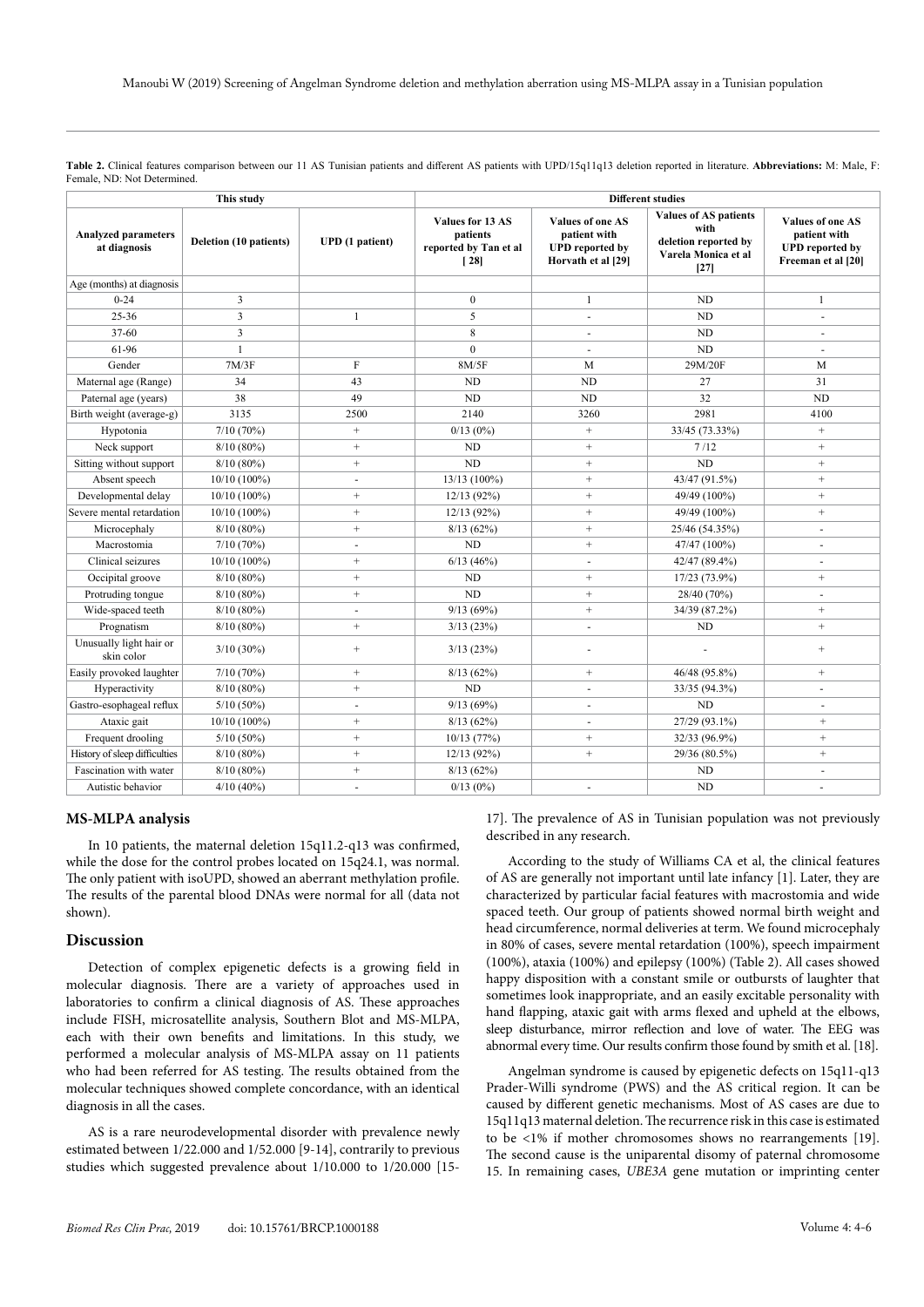abnormalities can be responsible of the disease. Determining the responsibility of one of them is crucial to provide accurate reproductive genetic counseling. Different techniques such as caryotype, FISH, Southern Blot, microsatellite analysis and MS-MLPA have been used in genetic diagnosis of AS.

In the present study, we analyzed eleven patients belonging to unrelated Tunisian families presented with a profile compatible with AS phenotype. Ten patients were confirmed by FISH to have a chromosome deletion of 15q11q13 and one patient have UPD confirmed by microsatellites haplotype study (table 1). He was homozygous at all loci for which his father was heterozygous, indicating that the structural rearrangement resulted from an isodisomic 15q. Few cases of AS resulting from isodisomic 15q associated UPD have been reported previously. The majority were heterodisomic. No phenotypic differences have been observed previously between the two mechanisms hetero or iso-UPD [20-23].

Multiplex ligation-dependent probe amplification (MLPA; MRC-Holland, Amsterdam, The Netherlands) is a technique for the detection of deletions and/or duplications in various genetic diseases [24,25]. For microdeletion syndromes, the MLPA kit allows the detection of copy number changes of several chromosomal regions (1p36, 7q11.23, 17p11.2, 17 p13.3, 22q11.21, 15q11.2, 20p12, 7p21.1, and 5q35.3). Thus, MLPA can significantly shorten the process by investigating various chromosomal regions at the same time. In this study, we introduced MLPA as a diagnostic test and then evaluated its performance compared to cytogenetic study and FISH.

The principle of MS-MLPA is almost similar to the MLPA, except that the target sequences detected by MS-MLPA probes contains a restriction site recognized by endonucleases such as HhaI or HpaII that are sensitive to cytosine methylation. Upon digestion with one of these enzymes, a probe amplification product will only be obtained if the CpG site is methylated. The level of methylation was determined by calculating the ratio of the relative peak area of each target probe from digested and undigested samples.

MS-MLPA results showed the heterozygote deletion for 10 patients previously detected by FISH. This deletion takes away the maternal functional copy of the 15q11q13 locus. The paternal remaining copy was methylated and non-functional. In one patient (N°8), we found an aberrant methylation profile.

Several aspects contribute to the benefit of MS-MLPA: (i) a large number of genes can be studied using a minimum amount of only 20 ng sample DNA, (ii) owing to its simple procedure, large number of samples can be analyzed simultaneously;(iii) MS-MLPA is semi-quantitative and can discriminate the copy number (deletion or duplication) and distinguish between methylation of one, both or none of the two alleles.

There is limited correlation between the clinical severity of AS and its type of genetic mechanism. Patients with the large chromosome deletions are more likely to have both microcephaly and seizures and are more likely to have eye, hair and skin hypopigmentation [26]. Those with uniparental disomy are more likely to have normal head circumference, no seizures, and better cognitive functioning, although severe to profound impairment is still present. Those with IC and *UBE3A* defects are more likely to have moderate clinical severity between the former and latter mechanisms stated above [1-27] described the clinical signs of 49 AS patients with deletion and concluded that the phenotypic variability observed in deletion patients can be observed in UPD patients but there are several differences between these two groups, include the gait improvement and the lower incidence of seizures in

UPD. Haploinsufficiency of genes localized in the deleted chromosome segment is probably responsible for the more severe phenotypic and behavioral characteristics of deletion patients, as compared to patients with UPD, imprinting mutations and *UBE3A* gene mutations. These findings are in agreement with the observation that there is a less severe phenotype with UPD in our patient (Table 2). Although, our series of patients demonstrated a less severe phenotype, all showed severe speech delays and characteristic behaviors. No patients show more than a couple of meaningful words, and it can be that the core phenotype of AS is speech and/or expressive language dysfunction, along with characteristic behaviors.

By using MS-MLPA, the confirmation of the clinical diagnosis of AS can be promptly obtained. In addition, the copy number status can be determined concurrently with methylation status, thereby enabling cases with a deletion to be distinguished from those with UPD or an IC defect. Haplotype study may be required to determine if UPD is the cause of the syndrome or not.

MS-MLPA technique, used to detect the majority of aberrations abnormalities in AS, proves to be a robust, suitable and simple method for large-scale analysis of DNA to offer a correct genetic diagnosis indispensable for the comprehension of the disease mechanism and allowing a suitable genetic counseling.

# **Acknowledgments**

We wish to express our appreciation for the cooperation and generosity of all contributing families. We would like to acknowledge the efforts of all team members in the Tunisian Department of Neuropediatry of La Rabta hospital. We also thank Mrs Ahlem Msakni, Mrs Sihem Sassi, and Mrs Safa Bouker for their excellent technical assistance.

#### **References**

- 1. Williams CA (2003) Neurological aspects of the Angelman syndrome. *Brain Dev* 27: 88-94. [\[Crossref\]](https://www.ncbi.nlm.nih.gov/pubmed/15668046)
- 2. Clayton-Smith J, Pembrey ME (1992) Angelman syndrome. *J Med Genet* 29: 412-415. [\[Crossref\]](https://www.ncbi.nlm.nih.gov/pmc/articles/PMC1015993/)
- 3. Steffenburg S, Gillberg CL, Steffenburg U, Kyllerman M (1996) Autism in Angelman syndrome: a population-based study. *Pediatr Neurol* 14: 131-136. [\[Crossref\]](https://www.ncbi.nlm.nih.gov/pubmed/8703225)
- 4. Buiting K, Williams C, Horsthemke B (2016) Angelman syndrome insights into a rare neurogenetic disorder. *Nat Rev Neurol* 12: 584-593. [\[Crossref\]](https://www.ncbi.nlm.nih.gov/pubmed/27615419)
- 5. Williams CA, Beaudet AL, Clayton-Smith J, Knoll JH, Kyllerman M, et al. et al. (2006) Angelman syndrome 2005: Updated consensus for diagnostic criteria. *Am J Med Gen Part A* 140: 413-418. [\[Crossref\]](https://www.ncbi.nlm.nih.gov/pubmed/16470747)
- 6. Ramsden SC, Clayton-Smith J, Birch R, Buiting K (2010) Practice guidelines for the molecular analysis of Prader-Willi and Angelman syndromes. *BMC Med Genet* 11: 70. [\[Crossref\]](https://www.ncbi.nlm.nih.gov/pubmed/20459762/)
- 7. Shaffer LG, Slovak ML, Campbell LJ (2009) An international system for human cytogenetic nomenclature. Basel: Karger AG.
- 8. Schouten JP, McElgunn CJ, Waaijer R, Zwijnenburg D, Diepvens F, et al. (2002) Relative quantification of 40 nucleic acid sequences by multiplex ligation-dependent probe amplification. *Nucleic Acids Res* 30: e57. [\[Crossref\]](https://www.ncbi.nlm.nih.gov/pubmed/12060695)
- 9. Christian SL, Robinson WP, Huang B, Mutirangura A, Line MR, et al. (1995) Molecular characterization of two proximal deletion breakpoint regions in both Prader-Willi and Angelman syndrome patients. *Am J Hum Genet* 57: 40-48. [\[Crossref\]](https://www.ncbi.nlm.nih.gov/pubmed/7611294)
- 10. Mutirangura A, Greenberg F, Butler MG, Malcolm S, Nicholls RD, et al. (1995) Multiplex PCR of three dinucleotide repeats in the Prader-Willi/Angelman criticalregion (15q11 q13): molecular diagnosis and mechanism of uniparental disomy. *Hum Mol Genet* 2: 143-151. [\[Crossref\]](https://www.ncbi.nlm.nih.gov/pubmed/8499903)
- 11. Dib C, Fauré S, Fizames C, Samson D, Drouot N, Vignal A, et al. (1996) A comprehensive genetic map of the human genome based on 5,264 microsatellites. *Nature* 380: 152-154. [\[Crossref\]](https://www.ncbi.nlm.nih.gov/pubmed/8600387)